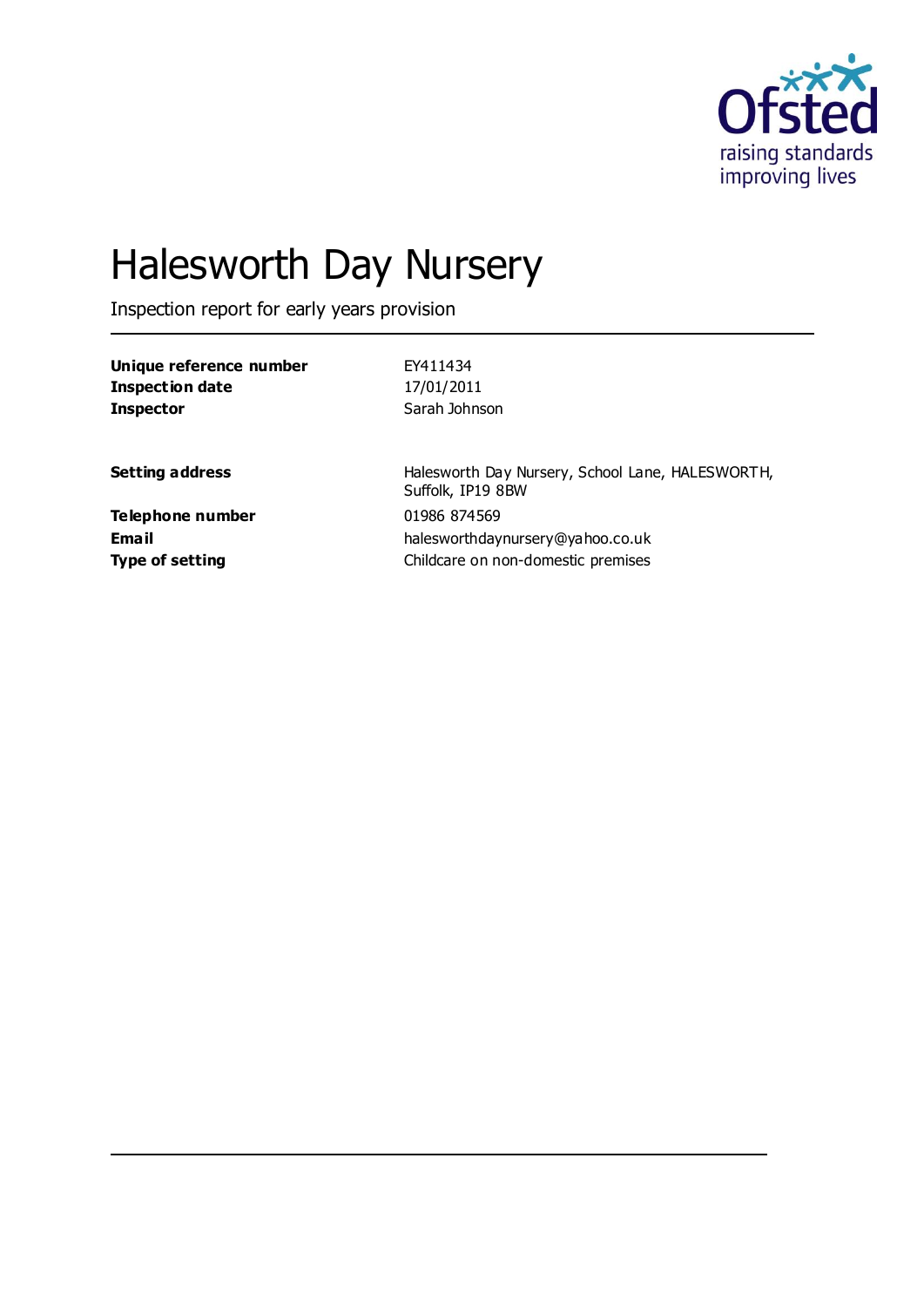The Office for Standards in Education, Children's Services and Skills (Ofsted) regulates and inspects to achieve excellence in the care of children and young people, and in education and skills for learners of all ages. It regulates and inspects childcare and children's social care, and inspects the Children and Family Court Advisory Support Service (Cafcass), schools, colleges, initial teacher training, work-based learning and skills training, adult and community learning, and education and training in prisons and other secure establishments. It assesses council children's services, and inspects services for looked after children, safeguarding and child protection.

If you would like a copy of this document in a different format, such as large print or Braille, please telephone 0300 123 1231, or email enquiries@ofsted.gov.uk.

You may copy all or parts of this document for non-commercial educational purposes, as long as you give details of the source and date of publication and do not alter the information in any way.

T: 0300 123 1231 Textphone: 0161 618 8524 E: enquiries@ofsted.gov.uk W: [www.ofsted.gov.uk](http://www.ofsted.gov.uk/)

© Crown copyright 2011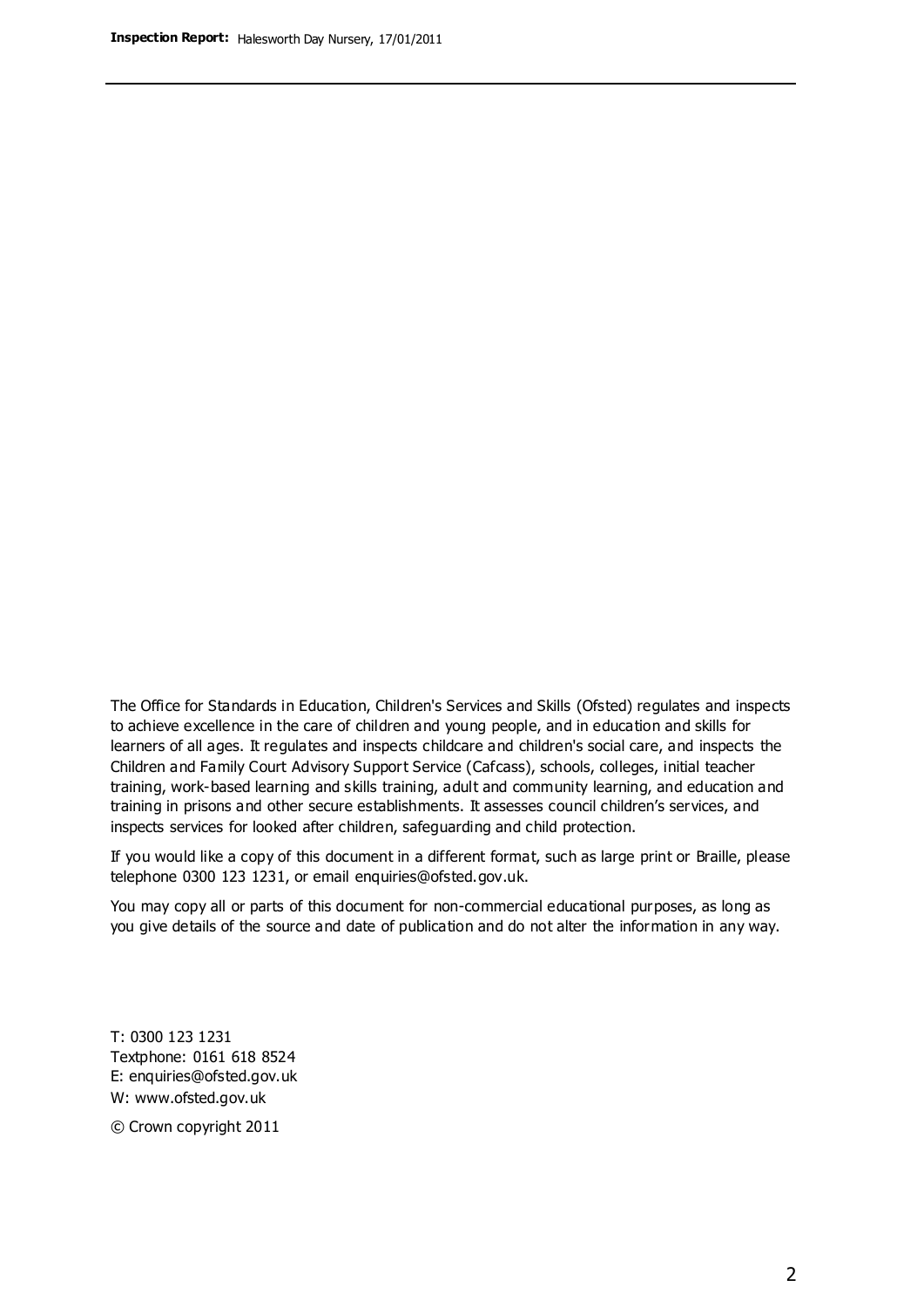## **Introduction**

This inspection was carried out by Ofsted under Sections 49 and 50 of the Childcare Act 2006 on the quality and standards of the registered early years provision. 'Early years provision' refers to provision regulated by Ofsted for children from birth to 31 August following their fifth birthday (the early years age group). The registered person must ensure that this provision complies with the statutory framework for children's learning, development and welfare, known as the *Early* Years Foundation Stage.

The provider must provide a copy of this report to all parents with children at the setting where reasonably practicable. The provider must provide a copy of the report to any other person who asks for one, but may charge a fee for this service (The Childcare (Inspection) Regulations 2008 regulations 9 and 10).

The setting also makes provision for children older than the early years age group which is registered on the voluntary and/or compulsory part(s) of the Childcare Register. This report does not include an evaluation of that provision, but a comment about compliance with the requirements of the Childcare Register is included in Annex B.

Please see our website for more information about each childcare provider. We publish inspection reports, conditions of registration and details of complaints we receive where we or the provider take action to meet the requirements of registration.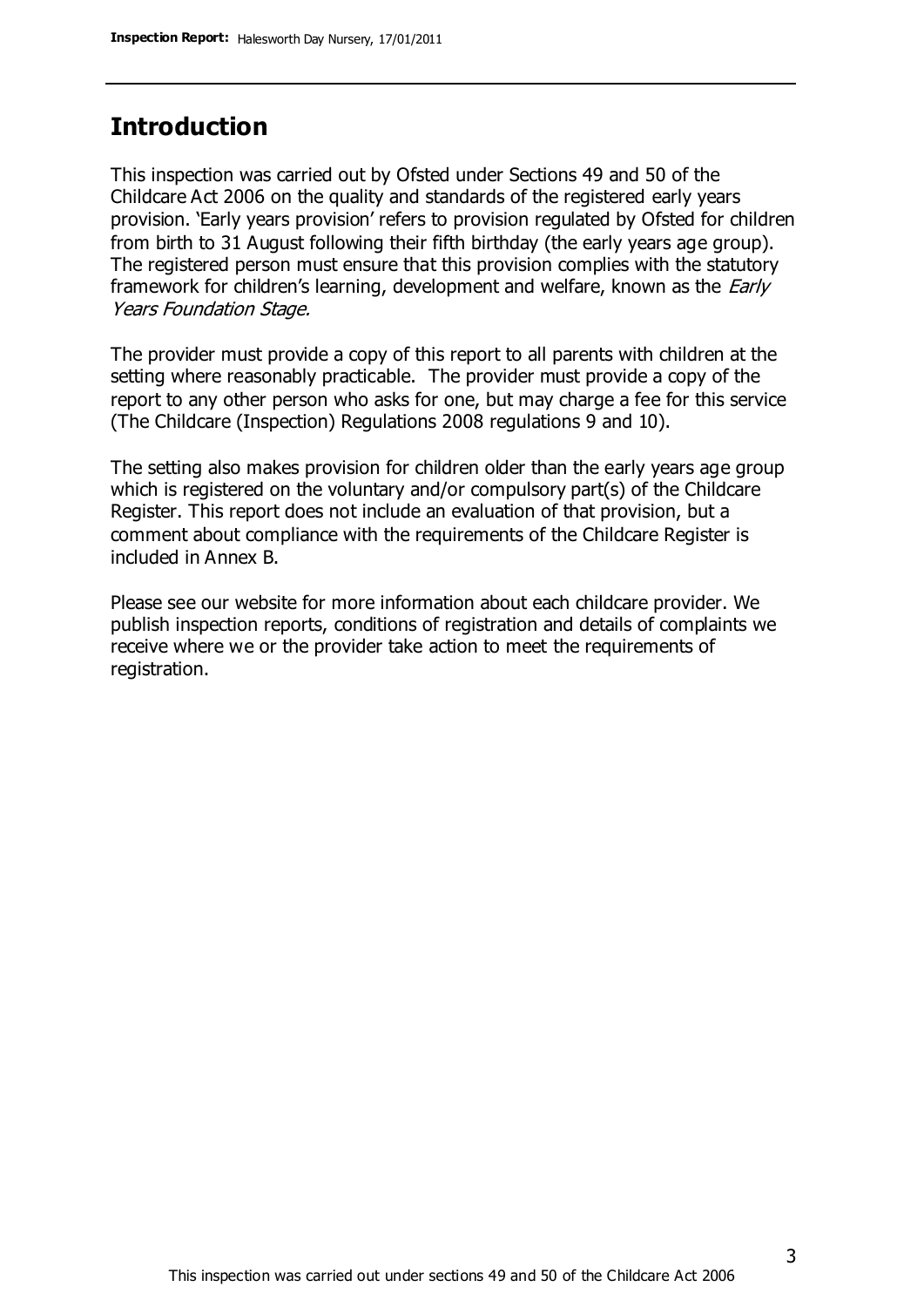# **Description of the setting**

Halesworth Day Nursery is privately owned and managed. It registered in 2010 and operates from four rooms within a converted school building. The nursery is situated in the centre of Halesworth in Suffolk. Children have access to two enclosed outdoor play areas. The nursery is open each weekday from 8am to 6pm for 51 weeks of the year.

The provision is registered on the Early Years Register and both the compulsory and voluntary parts of the Childcare Register. A maximum of 52 children may attend the nursery at any one time. There are currently 49 children on roll, 42 of whom are in the early years age range. The nursery supports children with special educational needs and/or disabilities, and children who have English as an additional language. Care is also offered to children aged over five years, both before and after school and during school holidays. Staff are able to walk and drive to local primary schools to collect children.

There are nine members of staff, including the manager and a chef. All staff hold an early years qualification to at least Level 2 and two staff are working towards higher qualifications. The nursery provides funded early education for three and four-year-olds.

## **The overall effectiveness of the early years provision**

Overall the quality of the provision is good.

Staff have a good understanding of the Early Years Foundation Stage which enables them to promote children's welfare in a safe, secure and inclusive environment. There is a strong commitment to sharing information with parents and carers and working closely with external agencies. This promotes continuity in learning and good progression for all children, including children with special educational needs and/or disabilities. With the manager's effective leadership and vision, the staff have driven up standards and made significant improvements at the nursery. Overall, the systems for ongoing self-evaluation are good and are likely to lead to further improvements across most areas of the provision.

## **What steps need to be taken to improve provision further?**

To further improve the early years provision the registered person should:

- develop the self-evaluation process to identify a wider range of priorities for development that will extend practice and continue to improve outcomes for children
- provide more positive images, resources and activities that challenge children's thinking and help them to embrace differences in gender, ethnicity, language, religion, culture, special educational needs and disabilities.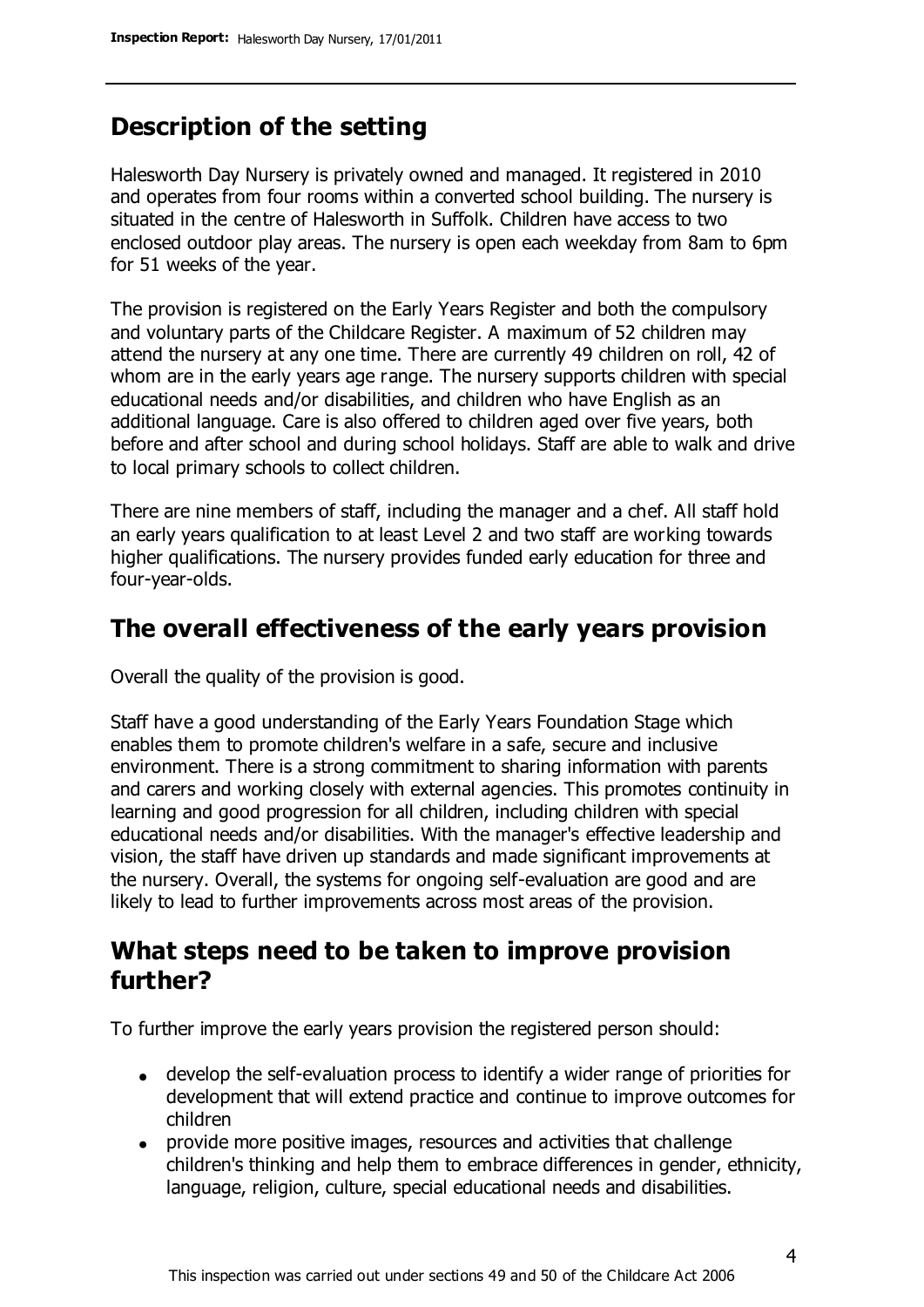# **The effectiveness of leadership and management of the early years provision**

Children are safeguarded effectively. Staff are confident in their knowledge of how to protect children and follow up any concerns about children's welfare. A comprehensive safeguarding children policy is in place and this is reviewed regularly to reflect current good practice. For example, the manager has recently introduced a procedure for storing staff and visitor mobile phones in the office so they are not used in the rooms accessed by the children. There are robust systems in place for the safe recruitment of staff, and as a result, all staff and students have completed the necessary checks to confirm their suitability to be in contact with children. Daily and annual risk assessments ensure all necessary precautions are in place to keep children safe. For example, a secure fingerprint entry system has been installed to minimise the risk of intruders gaining access to the premises. The nursery environment is clean, bright and welcoming. It offers a good range of indoor and outdoor toys to meet the learning needs of the children who attend.

Staff get to know the children and their families very well as they develop secure relationships with parents and carers. Parents are well informed of their children's learning and development as there is a good flow of information between the nursery and child's home. For example, parents receive regular newsletters and attend informal open days to meet with staff and share their children's learning journey records. Parents speak very highly of the staff and the improvements made since the change of ownership at the nursery. They are keen to get involved in their children's learning. For example, they respond well to the setting's requests for resources such as unwanted handbags, purses and shopping bags for use in the role play areas. Close links with other early years professionals and agencies ensure staff are able to provide continuity and support children's learning and development effectively. For example, they liaise with teachers at a special school to develop a joint approach to using the Picture Exchange Communication System (PECS) with children who attend both settings.

The manager communicates high expectations for the quality of the nursery. As a result, morale amongst the staff is high and they work very well together as a team. They are supported to develop professionally as they are provided with good opportunities to undertake further training courses or to take on new responsibilities within the nursery. The manager has made a generally good start to the formal self-evaluation process and is developing an idea of how she plans to secure further improvements to the early years provision. However, the selfevaluation does not yet cover all areas of practice to ensure the diagnosis of strengths and weaknesses is completely accurate and sufficiently robust.

# **The quality and standards of the early years provision and outcomes for children**

The nursery operates at appropriate adult to child ratios ensuring children are well supervised and experience good levels of direct attention and support. Children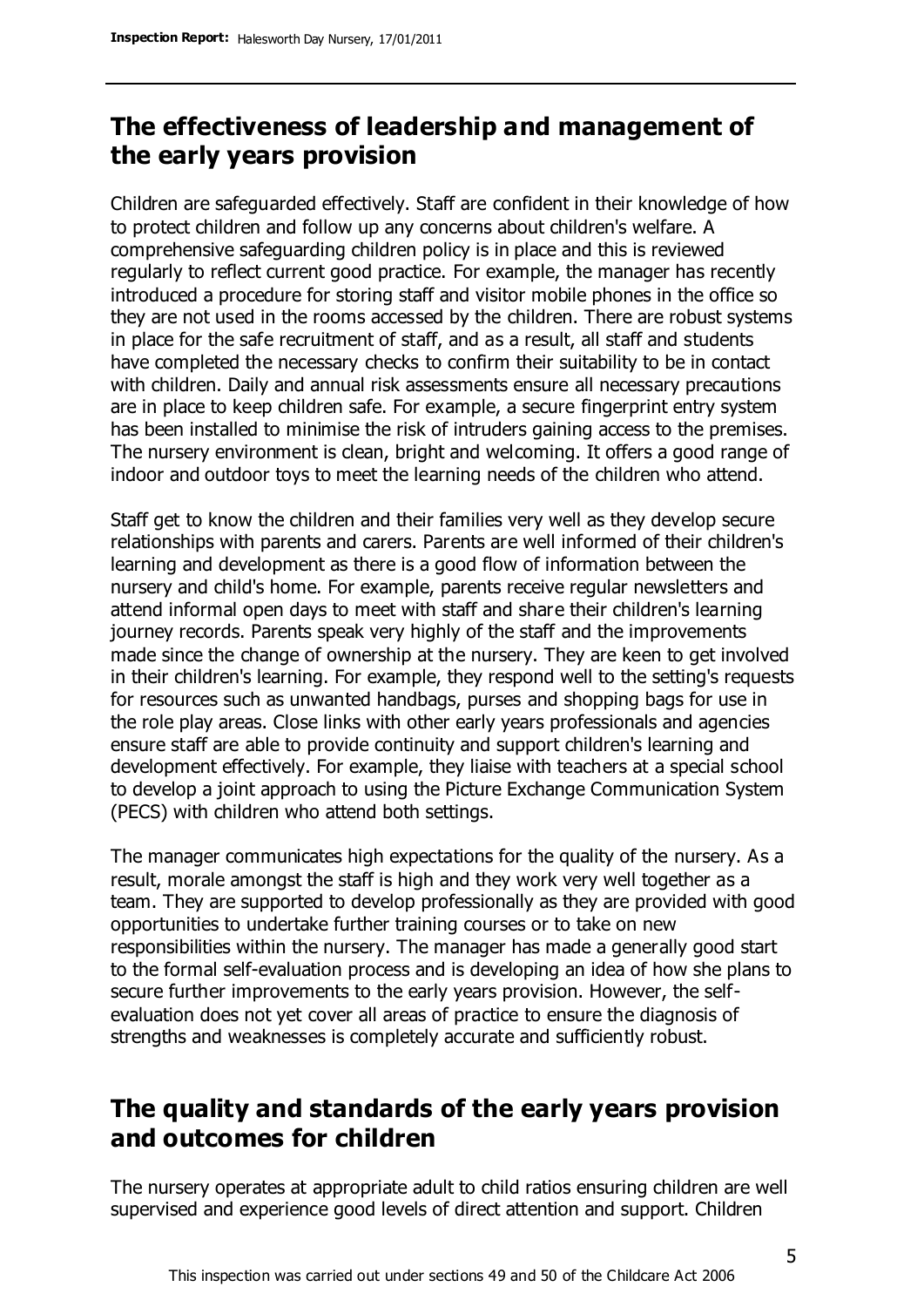develop very secure relationships with their key person and the other staff. This means that they are relaxed and feel settled in their surroundings. Staff obtain information about children's starting points from parents initially and then continue to make their own assessments from the observations they gather throughout the sessions. This process enables staff to plan a good balance of child-initiated and adult-led activities which are based on children's individual interests and learning needs. Children's learning journey records are kept up-to-date with meaningful photographs and examples of their art work. These also provide clear evidence of children's good progress towards the early learning goals.

Each of the four main playrooms offers ample space for babies and children to spread out in their play and explore the array of high quality play materials. Children are keen to learn and enjoy selecting toys and resources for themselves. For example, they confidently source a bucket from the sandpit to support their digging in the garden. Well-planned imaginative areas are established to inspire children's role play. For example, children enjoy building houses from large cardboard boxes and using a range of realistic tools and safety gear in the construction site. There are rich experiences for children to use paint, water and sand and the youngest children enjoy investigating the sounds of various multicultural musical instruments. Children are developing strong skills for the future as they learn about the uses of everyday technology. For example, babies enjoy babbling into a telephone and older children have opportunities to explore a digital camera. Children are developing good skills in communication, language and literacy. For example, they proudly show staff that they can write their names on the pad and confidently talk about their experiences during group circle times. Babies and younger children express their enjoyment as the staff sing gentle songs and rhymes to them and they learn to join in with familiar actions. Children learn important social skills such as being kind to each other and taking turns in their play. They are encouraged to behave appropriately in order to keep themselves and others safe. For example, staff show them how to use scissors safely. Diversity is reflected in some areas of the provision. For example, children access a range of 'small world' characters that reflect people from different ethnic backgrounds and there are a few positive images displayed to challenge children's thinking about gender, religion and disabilities. However, opportunities to strengthen children's awareness of diversity and difference are not promoted as effectively as they could be in the continuous provision.

Children's experiences are extended as they take part in regular outings. For example, they purposefully walk to the local post box to post the letters they have written and they visit the local library to choose books. There is good provision for children's daily access to the outside learning environment. For example, children make use of umbrellas and waterproof jackets during rainy weather and enjoy searching for minibeasts such as slugs and centipedes. They develop their physical skills in the fresh air as they pedal various ride on toys and run around freely. The nursery ensures that children benefit from a nutritious diet by offering varied menus which are well balanced and tailored to meet children's individual dietary needs. Children enjoy social meal times and are supported to use a knife to spread crackers and to pour their own drinks. Babies and younger children are encouraged to use their spoon to eat their yoghurt and learn to wipe their own faces after meals. Older children demonstrate a clear understanding of the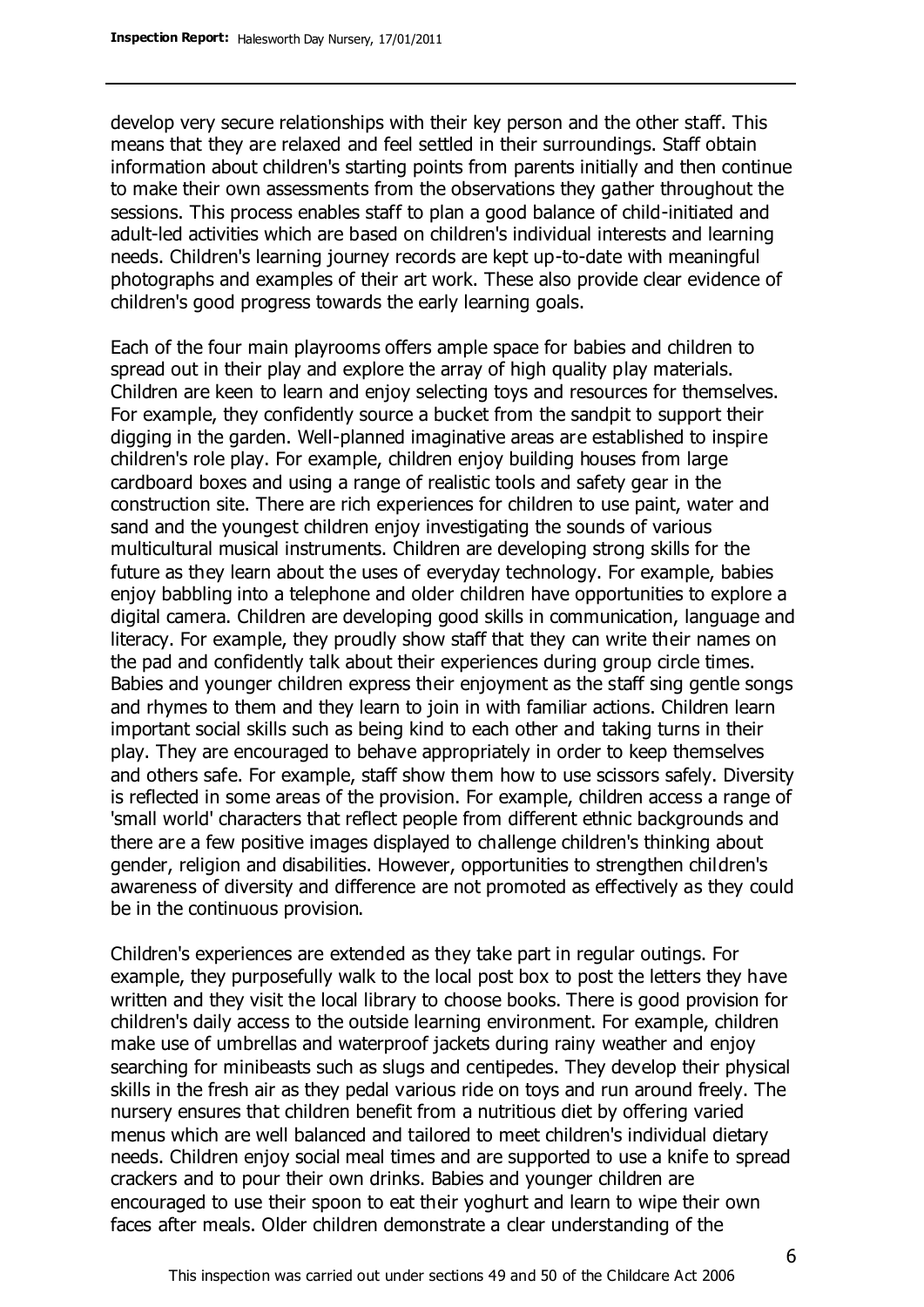importance of washing their hands before eating and after using the toilet, and manage these routines independently with very little need for support. The procedures for nappy changing are very hygienic and respect children's privacy. Staff are warm and caring in their interactions with babies and younger children during these routines, making them fun and creating ideal opportunities for early conversation.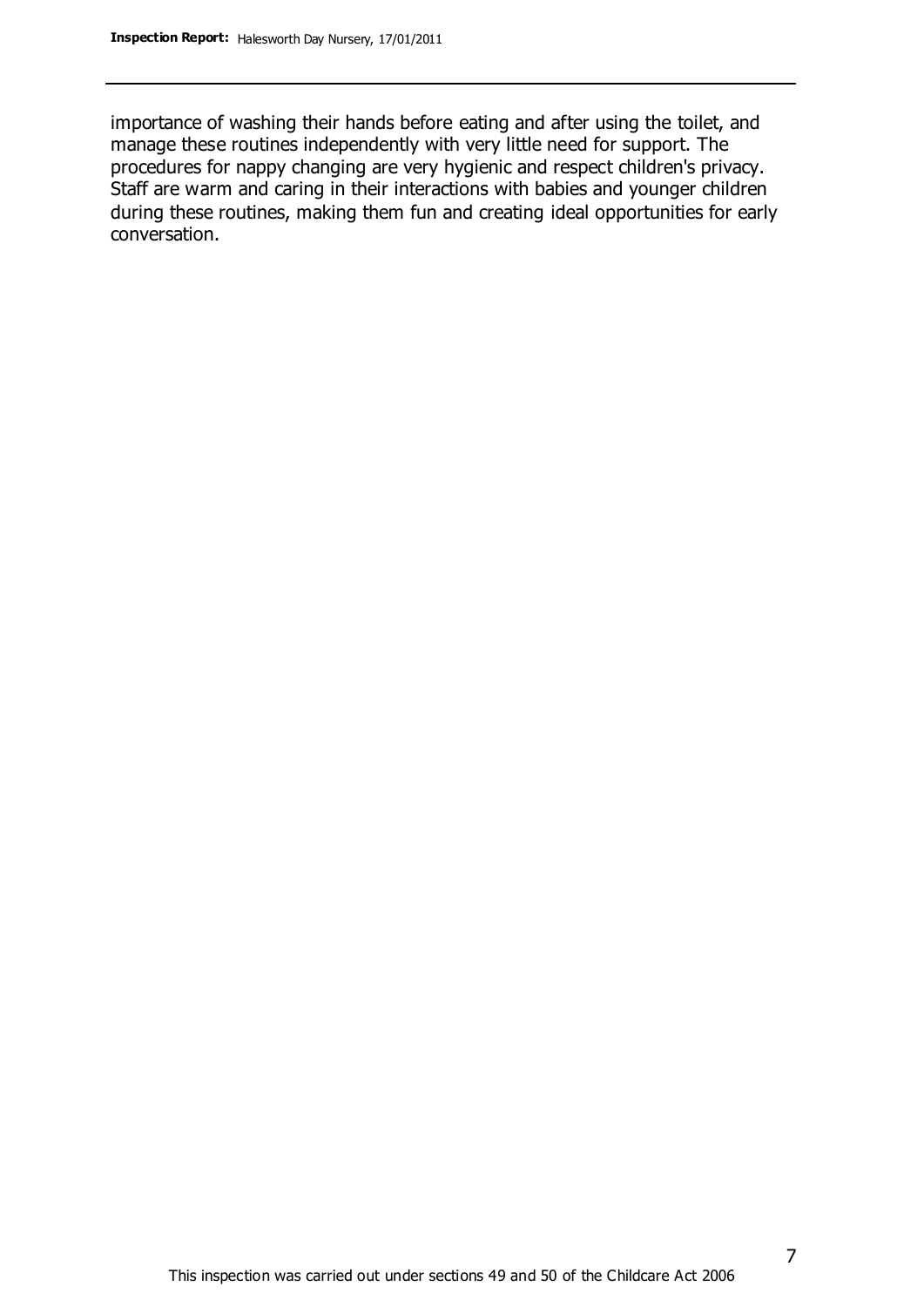# **Annex A: record of inspection judgements**

#### **The key inspection judgements and what they mean**

Grade 1 is Outstanding: this aspect of the provision is of exceptionally high quality Grade 2 is Good: this aspect of the provision is strong Grade 3 is Satisfactory: this aspect of the provision is sound Grade 4 is Inadequate: this aspect of the provision is not good enough

#### **The overall effectiveness of the early years provision**

| How well does the setting meet the needs of the      |  |
|------------------------------------------------------|--|
| children in the Early Years Foundation Stage?        |  |
| The capacity of the provision to maintain continuous |  |
| improvement                                          |  |

#### **The effectiveness of leadership and management of the early years provision**

| The effectiveness of leadership and management of the             |  |
|-------------------------------------------------------------------|--|
| <b>Early Years Foundation Stage</b>                               |  |
| The effectiveness of leadership and management in embedding       |  |
| ambition and driving improvement                                  |  |
| The effectiveness with which the setting deploys resources        |  |
| The effectiveness with which the setting promotes equality and    |  |
| diversity                                                         |  |
| The effectiveness of safeguarding                                 |  |
| The effectiveness of the setting's self-evaluation, including the |  |
| steps taken to promote improvement                                |  |
| The effectiveness of partnerships                                 |  |
| The effectiveness of the setting's engagement with parents and    |  |
| carers                                                            |  |

### **The quality of the provision in the Early Years Foundation Stage**

The quality of the provision in the Early Years Foundation Stage  $\vert$  2

## **Outcomes for children in the Early Years Foundation Stage**

| <b>Outcomes for children in the Early Years Foundation</b>    |  |
|---------------------------------------------------------------|--|
| <b>Stage</b>                                                  |  |
| The extent to which children achieve and enjoy their learning |  |
| The extent to which children feel safe                        |  |
| The extent to which children adopt healthy lifestyles         |  |
| The extent to which children make a positive contribution     |  |
| The extent to which children develop skills for the future    |  |

Any complaints about the inspection or report should be made following the procedures set out in the guidance available from Ofsted's website: www.ofsted.gov.uk